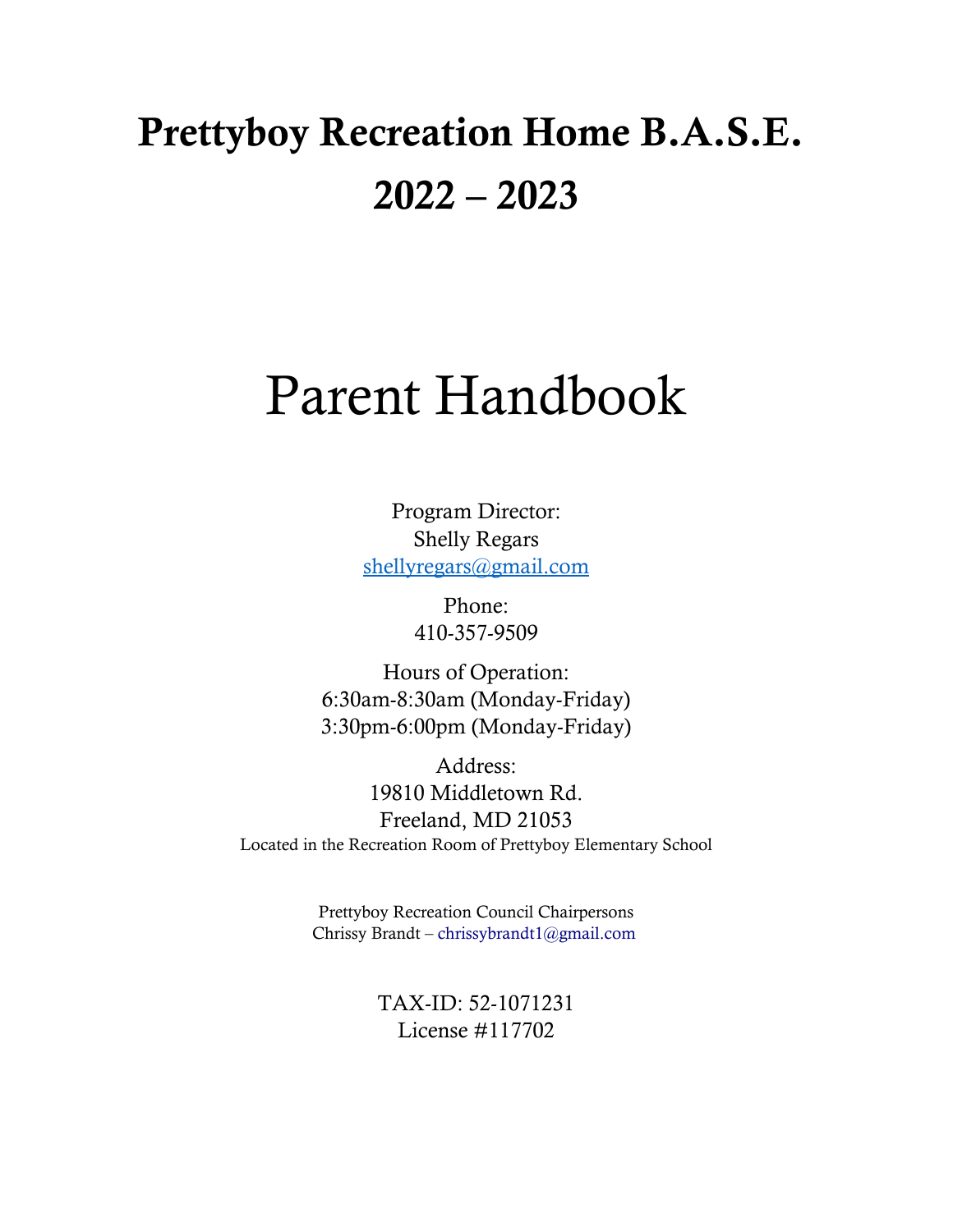#### WELCOME

Thank you for choosing Home B.A.S.E. for your child. Please read this handbook thoroughly. It is important that you feel comfortable with our policies and procedures. If you have questions or concerns, please reach out to the Program Director or one of our volunteer chairpersons. We appreciate your trust in us. We look forward to spending time with your child before and/or after school.

#### ABOUT US

The Home B.A.S.E. Program is located in the Recreation Room of Prettyboy Elementary School. Home B.A.S.E. provides before and after school care for students in grades K-5. Enrollment is not limited to the students of Prettyboy Elementary - all are welcome. Home B.A.S.E. has been an important part of the Prettyboy community for many years. Many of our staff members live in the community and some are former students! The Home B.A.S.E. Program is run through the Prettyboy Recreation Council, a 501(c)(3) non-profit volunteer organization that works with Baltimore County Recreation and Parks to provide organized recreational activities throughout the year for the families of the Prettyboy Community. Recreation Council meetings are held at 7:30pm on the second Tuesday of each month in the recreation room at Prettyboy Elementary. Parents are welcome and encouraged to attend.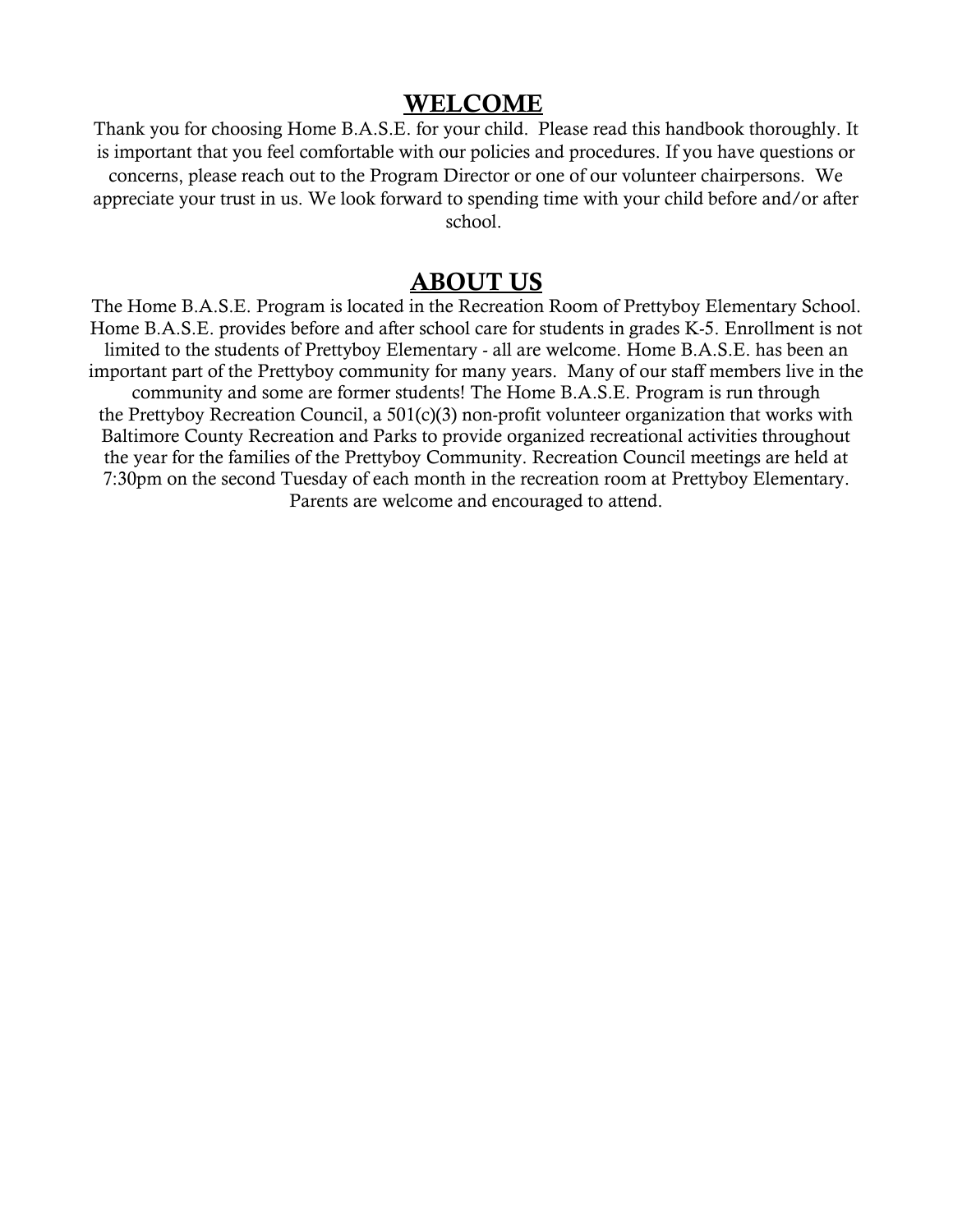#### Mission Statement and Philosophy

Mission:

To provide exceptional childcare while fostering each child's intellectual, social, and moral development in an academic-rich environment.

Philosophy:

It is the philosophy of Home B.A.S.E. that children be encouraged to learn and grow by providing developmentally appropriate experiences where each child can succeed in a safe and loving environment. We believe that each child is an individual that is capable, curious, full of potential, and worthy of respect. Our program provides an inclusive setting that recognizes each student's abilities, interests, needs, and learning style. We promote meaningful play as an avenue to learning. It cultivates creativity, curiosity, discovery, and problem solving which allows for personal growth and the development of positive self-image. We champion risk takers and invite the sharing of ideas. Our program is child centered. We take a holistic approach by educating the whole child. We believe that developing social skills, emotional intelligence, and mindfulness are just as important as the ABCs and 123s.

Our before and after school care provides a safe, relaxed, inclusive environment where kids can prepare for the school day or relax and play after the day is done. Our staff is educated in early childhood development and trained to promote learning in a nurturing environment. They work to encourage healthy habits such as participating in outdoor physical activity, eating good snacks, and being able to socialize and get along with persons of all ages and abilities. We encourage the children to problem solve and guide them as they work through conflicts that arise.

Our Home B.A.S.E. Program is devoted to providing a secure, caring, stimulating, inclusive environment which is responsive to the needs of individual children regardless of ability, race, background, culture, religion, gender, or economic circumstances. Second only to meeting the needs of all the children in our care is safety. All staff members are first aid/CPR certified. We participate in the Prettyboy Elementary School emergency drills. We have Safety/Health and Emergency Plans in place that are reviewed annually. All staff are trained in the appropriate response.

Staff is encouraged to connect on a personal basis with every child, every day to help them develop secure, healthy relationships with adults other than their parents. We promote personal responsibility and respect for all living things so the children in our care grow up to be successful, productive, caring members of our community.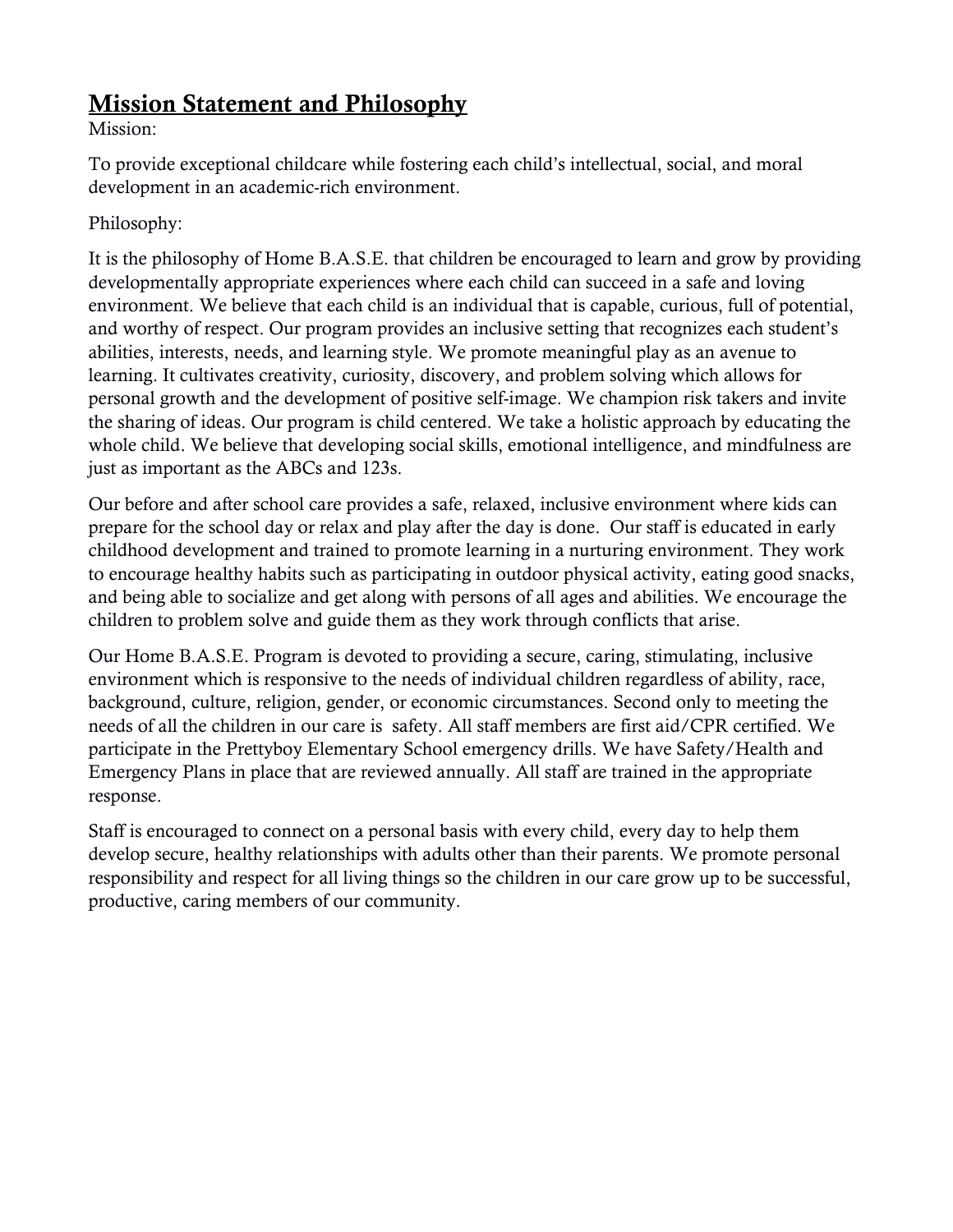## CURRICULUM STATEMENT

Home B.A.S.E. operates on a philosophy of providing quality care and developmentally appropriate experiences so that every child may grow to his/her fullest potential as an individual. We provide opportunities that encourage our children to express their ideas and feelings, to develop problem solving and reasoning skills, and to enhance self-confidence.

Home B.A.S.E. serves children ages 4-12, in a before/after school capacity. We approach our care knowing that the kids will have or have had a full day of learning in school. We aim to provide fun, relaxing, social activities as they prepare for the school day or decompress and play afterwards. To this end, we implement a child centered, inclusive curriculum that encourages creativity and risk taking. We do this knowing that all kids are curious and capable of learning across all developmental domains: physical, cognitive, emotional, language, and social development. We acknowledge that all students learn at their own pace and that milestones can occur at different rates and stages in a child's development.

Curriculum can be broadly defined as the totality of student experiences that occur during the educational process. At Home B.A.S.E., we believe that it's interactive. It's everything that takes place while the students are in our care. While it certainly can be a planned sequence of instruction, for us it's so much more. It's not just academics but also the physical environment, learning materials, routines, and transitions. It encompasses our developmental and learning goals, our staff and the methods they use to teach skills. It's basically any element that aids children in learning. As stated earlier, we do not focus on academics, the main areas we address at Home B.A.S.E. are Health, Social Foundations, and Physical Education. However, we do often address the other (academic) areas when helping individuals with homework or studying.

Our Curriculum at Home B.A.S.E. is based on our philosophy and guided by both Healthy Beginnings: Supporting Development and Learning from Birth through Three Years of Age and the Maryland Early Learning Standards. Both define the key aspects of development and learning that are the foundation for a child's academic and life-long achievement. As Early Childhood educators, we play an important role in laying that foundation and setting the stage for success. We use these standards as guidelines to develop the framework that sets our expectations for student behavior and to hold our teachers accountable. We are constantly assessing how our students are progressing towards these standards and adjust when needed.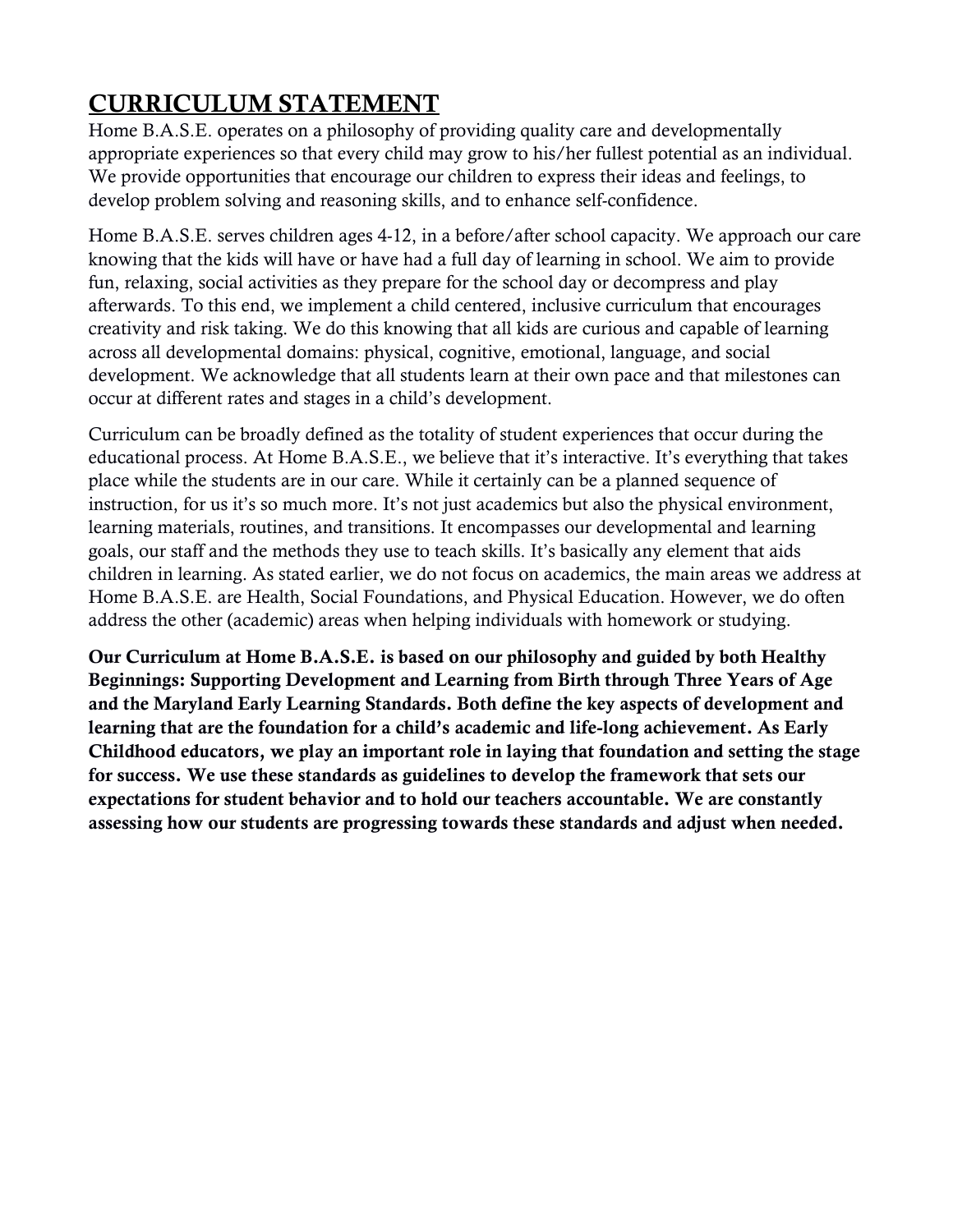#### REGISTRATION

The following needs to be completed and turned in **before** the deadline:

- Registration form
- Attendance/Rates form
- Registration Fee

In order to attend Home B.A.S.E. the following paperwork needs to be completed and returned by Monday, August 8, 2022. There will be NO EXCEPTIONS other than Health Inventory Forms, Lead Certificate, and Immunization Certificate but they need to be turned in before 8/29/22.

- Emergency Form
- Health Inventory Part One completed by parent
- Health Inventory Part Two signed by a physician and dated no earlier than  $9/1/2021$
- Immunization Certificate up to date, signed by a physician, and dated no earlier than 9/1/21
- Completed Lead Testing certificate (Children ages 6 or younger)
- All About Me form
- Parent Guide to Regulated Child Care Signature
- Parent Signature Page Photo Waiver, Handbook Acceptance, Tuition Discount
- Topical Base Case Product Administration form if applicable
- Prescription Medication Authorization form if applicable

## This paperwork is MANDATORY per MSDEOCC. All must be received in order to attend the first day.

#### Registration Fee is due at the time of registration.

Parents/guardians are required to keep us informed of changes in address, telephone numbers, emails, and other pertinent information listed on any of the above forms. Please contact the Program Director to update information as needed. We recommend that you keep copies of submitted forms for your records.

Parents/guardians must inform staff if the child has ever had fever related seizures, food allergies, or any other serious medical condition. Parents are encouraged to update staff on any behavioral concerns. At the time of enrollment, we encourage our families to provide any information that will improve their child's ability to succeed in our Program including, but not limited to, IEPs or IFSPs. We know that when families share these documents, it allows the Program to work most effectively in meeting the child's individual needs.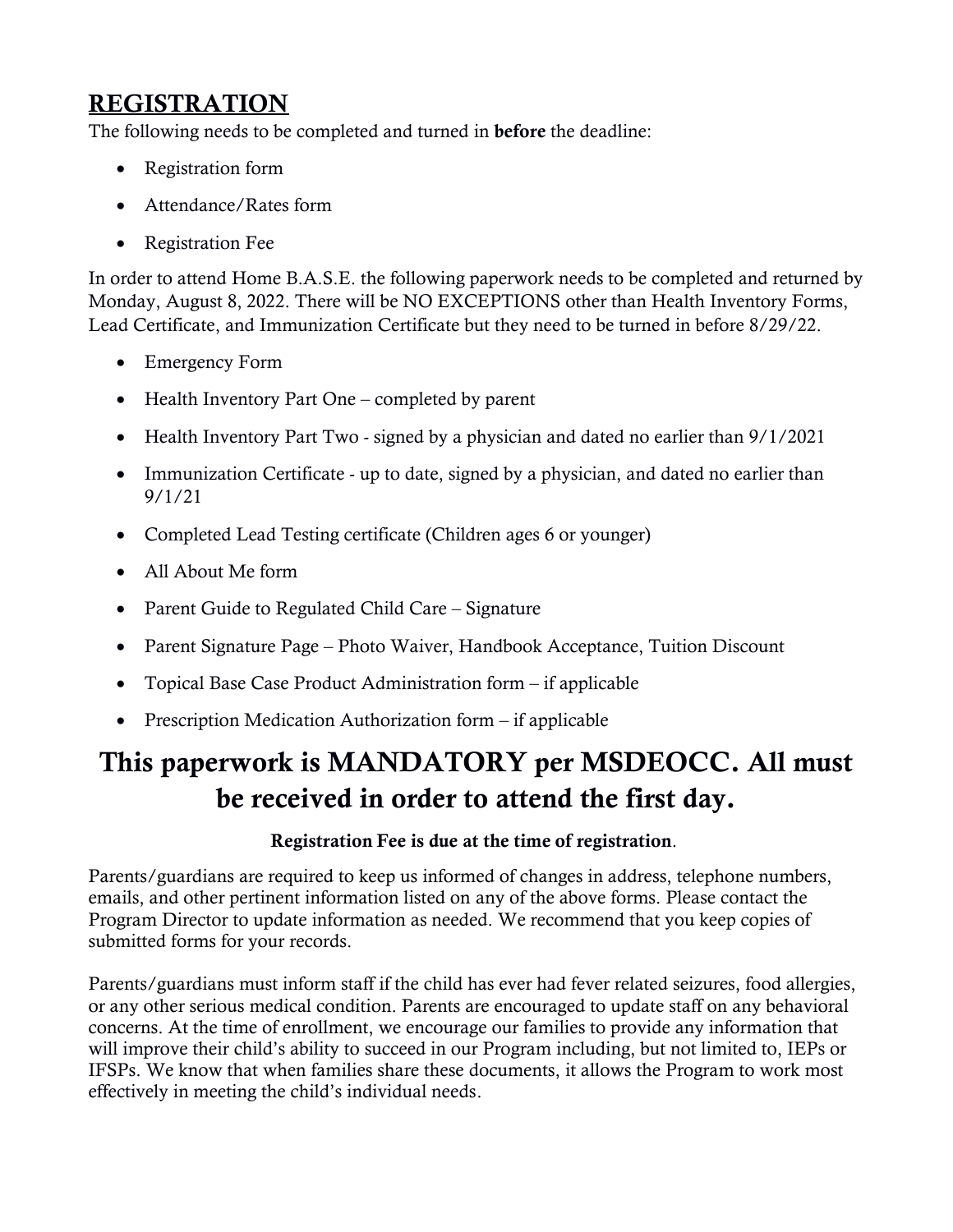#### HOURS OF OPERATION

We are open from  $6:30$ am –  $8:30$ am and again from  $3:30$ pm –  $6:00$ pm.

Please be respectful of the staff's time and personal responsibilities. We reserve the right to charge a fee of \$1/minute for every minute after 6:00pm your child is with us. Recurring late pick up can result in termination from the Program.

#### ARRIVAL & DISMISSAL

Please do not attempt to enter the Recreation Room before 6:30am. For your child's safety, a parent or guardian must accompany the child in and out of the building each day. Please do not leave children unattended in the parking lot. Every child needs to be signed in and out on the attendance sheet with a parent signature and the time in/out. If you need help locating the attendance sheet, please ask a staff member for assistance.

Your child can't be released to anyone except those indicated on your registration paperwork. If there is an exception, we must be notified in writing and the person picking up will need to show identification. No one under the age of 16 is permitted to pick up your child.

#### ABSENCES

If your child is going to be absent, please notify us by emailing the Program Director at [shellyregars@gmail.com](mailto:shellyreagrs@gmail.com) or by calling 410-357-9509. We operate in the Prettyboy Elementary School, but the Main Office doesn't communicate daily absences with us. When children are absent from the center, whether due to illness or vacation, there is no reduction in tuition. If your child will be absent for an extended period, please inform the Program Director in writing as early as possible. A discussion re: tuition will follow.

#### ATTENDANCE:

Due to MD State imposed staffing requirements, we require a 15-day notice for any changes in attendance. You must give written notice to the Program Director if your child will no longer be attending Home B.A.S.E. Otherwise, you will be invoiced and responsible for payment.

We reserve the right to terminate a child for the following reasons (but not limited to):

- Failure to pay
- Routinely late picking up your child
- Failure to complete the required forms
- Lack of parental cooperation
- Failure of child to adjust to the center after a reasonable amount of time
- Physical or verbal abuse of any person or property
- Our inability to meet your child's needs
- Lack of compliance with handbook regulations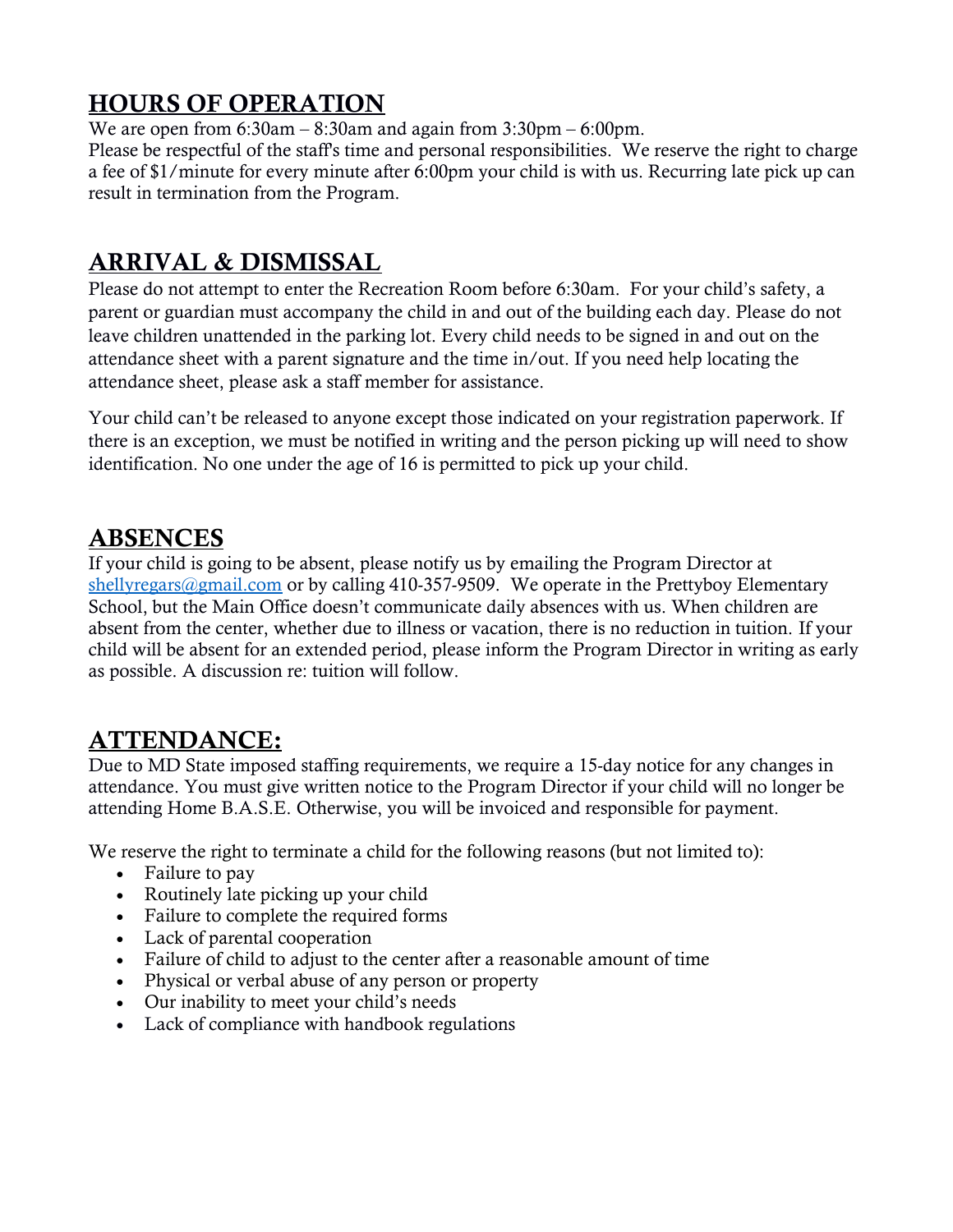#### DROP-INS

Depending on staffing availability, we may be able to accommodate drop-in attendance for enrolled students on days/times that they would normally not attend. Parents must contact the Program Director for availability and approval.

#### Home B.A.S.E. Drop-in Rates

\$25 per day for AM (6:30am-8:30am) or PM (3:30pm-6:00pm) \$40 per day for both AM and PM

#### PBES Administrative Days

As a reminder, we can only operate if the Main Office is open. We make every effort to offer care on the days that school-aged students dismiss early or are completely closed for students. Extra charges may apply. Parents will be expected to sign up for these days as it may affect our staffing.

#### CLOSINGS & DELAYS

In the case of inclement weather, parents have several options to find out our opening status:

- Look for a group email. Please make sure we have an up-to-date email address.
- Download the "BCPS NOW" App
- Call the BCPS information line at: 443-809-5555

Home B.A.S.E. follows the closing/delay schedule for Baltimore County Public Schools (Hereford Zone):

- BCPS, 1 hour delay: Homebase will open at 9:30am
- BCPS, 2 hour delay: Homebase will open at 10:30am
- BCPS, Closed: Homebase will be closed
- BCPS closes early or cancels after school activities: Homebase will close.

#### PAYMENT

You will be billed according to the Rates/Attendance form submitted at registration. You will be invoiced on the 15<sup>th</sup> of every month for the following month. Payment is due on or before the  $1<sup>st</sup>$  of each month. At 30 days past due, your child will no longer be able to attend the Program, until the balance is paid in full. Please communicate with the Director if you are experimenting financial issues. Return check fee for insufficient funds is \$25.

Checks are the preferred method of payment and should be made payable to Prettyboy Recreation Council (PBRC.) Checks can be placed in the Lock Box in the classroom or mailed to:

#### **HBTT** c/o PBRC P.O. Box 518 Monkton, MD 21111

As of May 1, 2022 we do not accept Credit Cards. We are working on setting up an online payment option. Parents will be notified ASAP when this happens.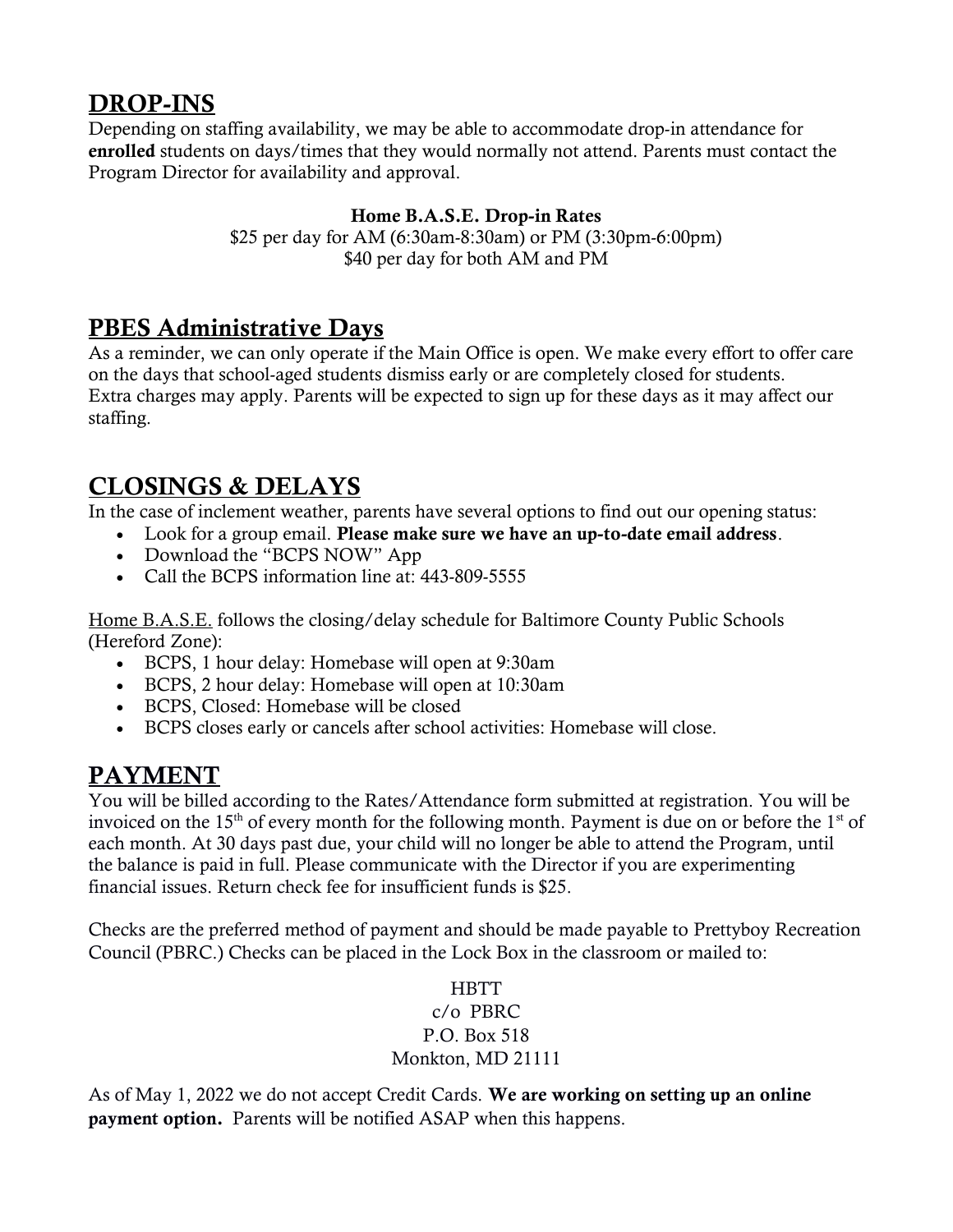#### HOLIDAYS

Home B.A.S.E. will be closed on the following holidays:

Labor Day, Election Day, Thnksgiving/Black Friday, Winter Break, New Year's Day, Dr. Martin Luther King, Jr. Day, President's Day, Spring Break, Good Friday, Easter Monday, Memorial Day.

#### NUTRITION AND PHYSICAL FITNESS

At Home B.A.S.E. we value being healthy and feeling good. We know that students will perform at their highest level when eating well, sleeping well, and getting daily physical exercise. We promote keeping active. We go outside every day weather permitting. We encourage families to set consistent bedtimes, so our students are well rested.

#### SNACKS/DRINKS

Nutritional snacks and drinks (1% milk, 100% fruit juice, water) will be provided for our PM session after school. If needed children can bring breakfast to eat during the AM session or have something from our kitchen. Families are always welcome to send in snacks if they prefer. We are committed to serving healthy options that emphasize nutrient rich foods with as little sugar as possible. Safe, fresh drinking water is always available.

#### SUPPLIES

No supplies are needed. Home B.A.S.E. kids are welcome to bring an activity or electronic device from home. Please use common sense for what is appropriate. **HomeB.A.S.E.** is NOT responsible for any lost, stolen, or damaged personal property. Please be sure your child is dressed appropriately each day for the weather. Whenever possible we like to spend time outdoors!

### INJURIES

At Home B.A.S.E. we make every effort to keep all students injury-free. Unfortunately, children fall, get scrapes and cuts, and can injure themselves sometimes without even trying. All staff is CPR/First Aid certified. We will perform basic first aid and record the event. At time of pick up, parent will be notified of the injury, cause of injury, and the staff actions following the incident. If necessary, staff will contact parents or emergency contacts. 911 may be contacted depending on the seriousness of the injury.

### MEDICATION ADMINISTRATION

At Home B.A.S.E. several of our staff members are certified to administer medications. For a child to be given either a prescription or OTC medication, parents need to complete the proper paperwork. All forms are on the Prettyboy Recreation Council website. All medications are to be brought in by the parent and labeled with the child's first and last names. Prescription medication requires a signature from the prescribing physician. We prefer that medications are given at home but if they can't be, we are happy to help. Please know that we can only administer one dose of medication per day.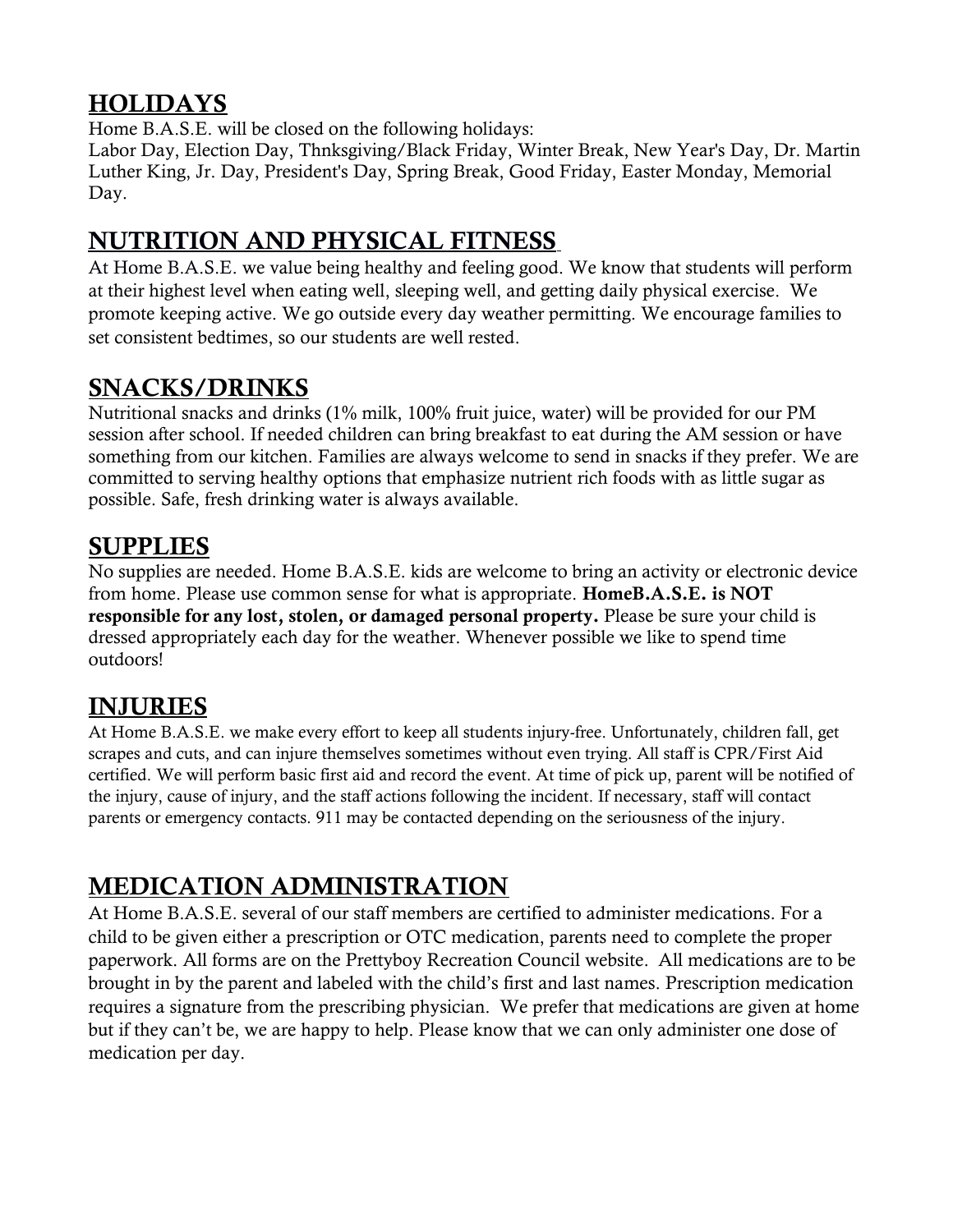#### SICKNESS POLICY

Parents agree to keep their child home or seek alternative care arrangements for the following conditions:

- Pain any complaints of unexplained or undiagnosed pain
- Fever of 99\*F/37.2\*C or higher
- Sore throat or trouble swallowing
- Unusual or unexplained headache or stiff neck
- 3 unexplained diarrheas or loose stool in close increments
- Nausea, vomiting, or abdominal cramps
- Severe itching of scalp or body
- Known or suspected communicable diseases
- Any discharge/drainage from eyes, nose, ears. If a child has pinkeye/conjunctivitis, they need to have been on antibiotic/drop treatment for 24 hours before returning.
- Open sores like those seen in children with Chicken Pox or Hand, Foot, Mouth Disease. Child needs to be free from blisters/sores or they need to be completely scabbed over before returning.

When a child becomes ill while in our care, we will make the child comfortable in a quiet place away from others. Here the child can rest and be closely supervised. Parents will be notified immediately and agree to begin making alternate work arrangements or arrangements for alternative care. If your child is seriously ill, you or an alternate must come for the child IMMEDIATELY. If we cannot reach the parent, we will call an emergency contact given at time of registration. 911 may be contacted depending on the seriousness of the illness. Children must be free from fever, vomiting, and diarrhea for 24 hours before returning to Home B.A.S.E.

## HEAD LICE POLICY

If a child is found to have head lice, the parents/guardians will be notified, and the child will need to be picked up immediately. The child will only be readmitted to the program after the staff determines that treatment has been effective, typically 48 hours once treatment began. There are several products on the market that can be used to kill head lice. Some are OTC and others are prescription strength. It is recommended that all members of the household be treated.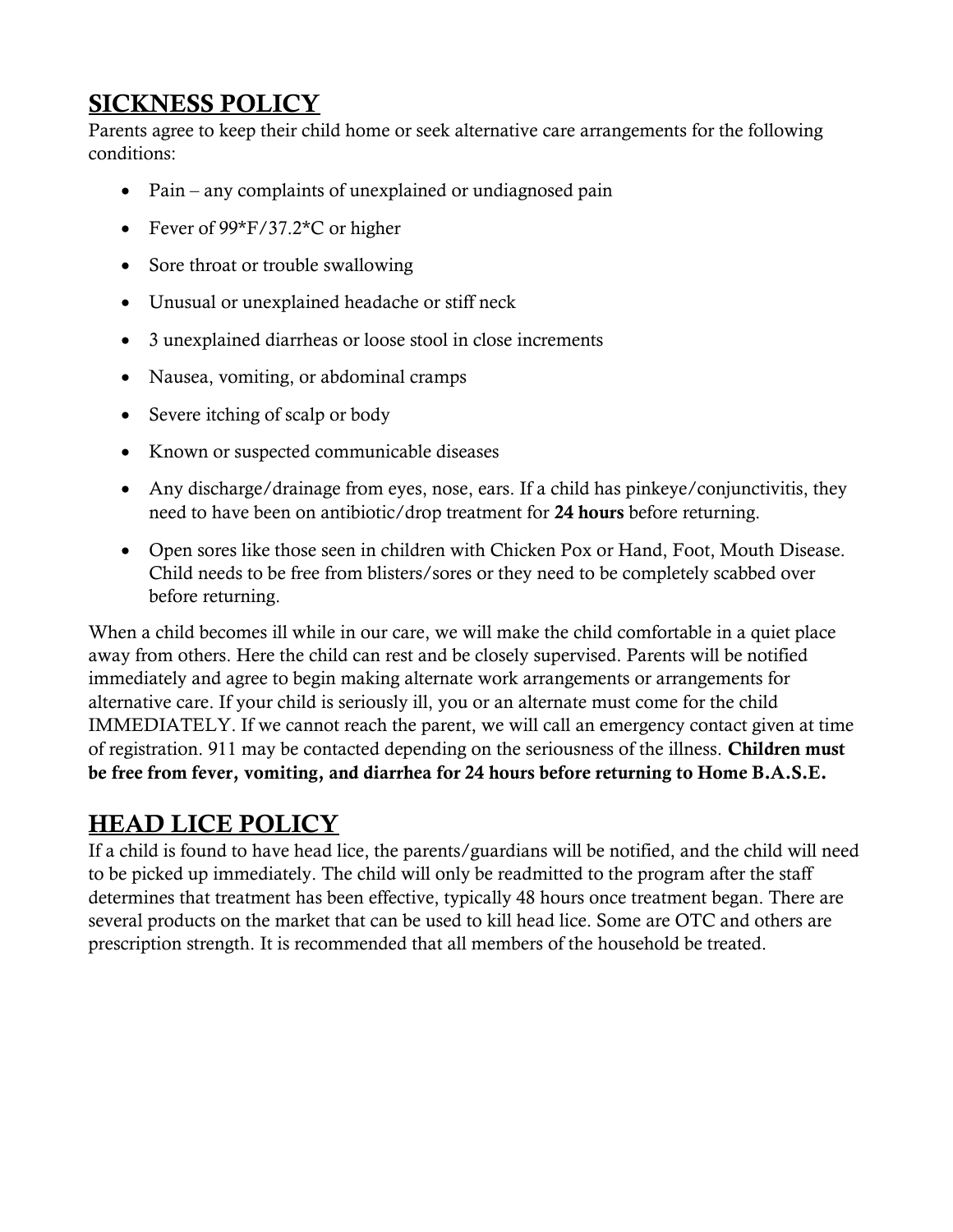## BASIC HEALTH AND SAFETY

Our Program is dedicated to keeping our staff and students safe and healthy. We have a Health Plan in place to ensure that all employees understand their part. It addresses not only how we obtain student and staff health history but how staff are to deal with illnesses, injuries, infectious diseases, first aid, administering medication, hand washing, safely handling food, and record keeping. In addition to being trained on our Health Program, all employees are required to take the MSDEOCC approved course, "Basic Health and Safety Training." Per the MSDEOCC, employees will now take this course annually.

#### EMERGENCY PREPAREDNESS

Several staff members have taken the MSDEOCC approved course, "Emergency Preparedness in Childcare." We have an Emergency Plan in place. It addresses the various types of safety drills we participate in with Prettyboy Elementary School. Each employee is trained on our Emergency Plan and will be expected to follow the procedures. This plan is kept in our "Ready to Go" bag. Parents are encouraged to ask questions as they arise.

#### SUSPECTED ABUSE OR NEGLECT

In accordance with the procedures set forth in the Abused and Neglected Child Reporting Act, any staff member having reasonable cause to believe that a child known to him/her in a professional capacity may be an abused or neglected child shall immediately report the matter to the Program Director. Oral and written reports will be made to the proper authorities. All our staff are mandated reporters.

### COMMUNICATION WITH PARENTS/GUARDIANS

We want families to stay informed of day-to-day happenings and special events. We use the following methods of communication with parents:

- Emails and Newsletters These will be sent periodically to update families on the happenings of Home B.A.S.E. These will include but not be limited to policy updates, exposure to illnesses, activities added to the Calendar.
- Communication with staff at the start and end of the day are always helpful and encouraged

### CHILD CUSTODY

If only one parent has custody of a child, the center must be notified immediately upon enrollment. If the non-custodial parent is unauthorized to pick up the child, the custodial parent must inform the Program Director and provide a certified copy of the court order confirming that one parent doesn't have visitation rights. Without such a court order the law grants parents joint custody and the center isn't allowed to refuse the release of the child to either parent. If there is a restraining order that involves the child, please ensure that a copy is given to the Program Director at time of enrollment.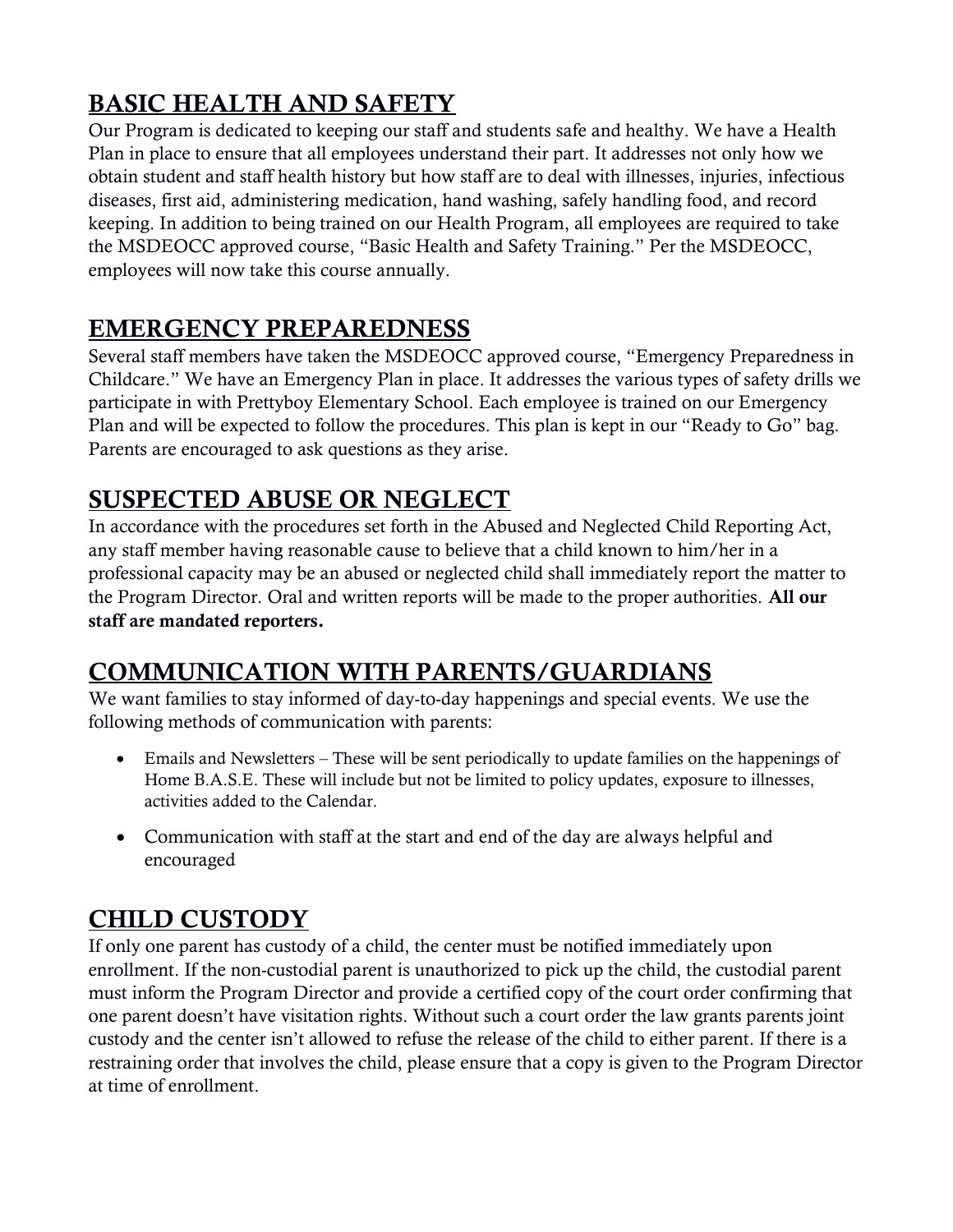#### **Screen Time Policy**

At Home B.A.S.E. we take a personal interest in the health and wellbeing of the children in our care. As a result, we follow the recommendations of the American Pediatric Academy on Screen Time.

- Children ages 2-5 should watch no more than 1 hour per day total of high-quality programs. Adults should co-view with children to help them understand what they are seeing and apply it to the real world around them.
- Children ages 6 and older, should have consistent limits on the time spent in front of screens. Time spent should not take the place of adequate sleep, physical activity, and other behaviors essential to good health.

In our case, "Screen Time" refers to television/DVDs, personal cell phones, and tablets that students bring to school. Home B.A.S.E. understands that television and other electronic devices can get in the way of exploring, playing, and interacting with others which encourages learning and healthy physical and social development. Therefore, we will restrict Screen Time by:

- Allowing our after-care students ages 6 and older to use cell phones or tablets under strict supervision and with parent permission. Time allowed is limited to the last hour of care.
- Not allowing any Screen Time during meals and snacks.

We do not rely on television/DVDs, cell phones, or tablets to fill space in our daily schedule. Weather permitting, we go outside every day to play on our playground equipment, sport courts, and fields.

We will continue to encourage our families to designate media-free times together, such as dinner or driving, as well as media-free locations in the home, such as bedrooms. We believe in having ongoing communication about online citizenship and safety, including treating others with respect online as well as off. We know that this generation of kids and adolescents is growing up immersed in media. It can harm the amount and quality of sleep a person gets. Problems arise when media replaces physical activity, hands-on exploration, and face-to-face social interaction in the real world, which is critical to learning. Because of this we will always promote old school play over the use of technology.

## VISITORS

Parents of our students are always welcome to stop by and see our program in action. Employees of Baltimore County Recreation and Parks and any member of the Prettyboy Recreation Council are also welcome at any time. These visits are to be conducted in such a manner as to not disrupt the daily operations of Home B.A.S.E. All others need to clear their visit through the Program Director or one of our volunteer co-chairpersons. All visits are to be pre-approved and entered in our Visitor Logbook.

#### PHOTOGRAPHS

Throughout the school year our staff will be taking pictures and possible videos. So we know your comfort level, with how the pictures are used, please see our Parent Signature Page.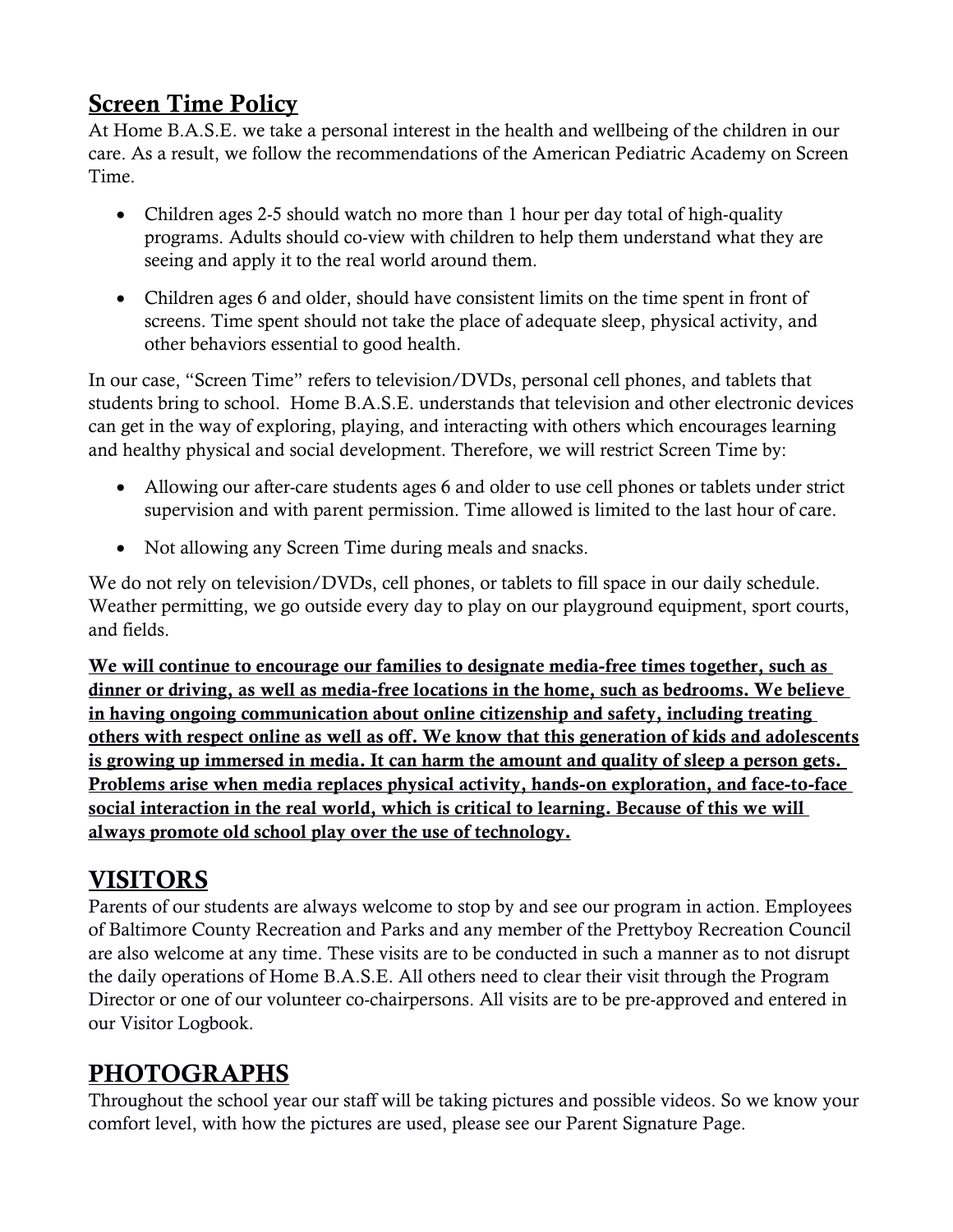### MD EXCELS

Home B.A.S.E. participates in MD Excels. It is a voluntary program for licensed childcare and early education programs. Being a participant shows our continuous commitment to meet standards that **exceed** the state's licensing requirements. Research shows that quality childcare and early learning experiences provide the building blocks for life-long learning. Early childhood professionals play a crucial role in creating the stable foundation that children need to be successful. As a MD Excels participant, we commit to quality by engaging in an ongoing process of self-evaluation and improvement. MD Excels focuses on the following content areas:

- Licensing and Compliance
- Staff Qualifications and Professional Development
- Accreditation and Rating Scales
- Developmentally Appropriate Learning and Practice
- Administrative Policies and Practices.

#### As of January 2020, Maryland has 4,712 participating programs and providers with 4,202 with published quality ratings. We are proud to be one of them.

#### Americans with Disabilities Act of 1990/2009

The ADA is a civil rights law that prohibits discrimination based on disability or special health needs in all areas of life including education and childcare. The purpose of the law was to ensure that persons with disabilities or special health needs would have equal opportunities and enjoy the same rights as everyone else. Employees are required to take the MSDEOCC approved course, "Including All Children and the ADA." The Program i dedicated to making all children feel included. We will make accommodations as necessary to see that all our students can learn and play safely. At time of enrollment we encourage families to share IEPs or IFPSs if their child has one. All staff will follow the individualized plan. We will work with any therapists or special educators involved.

#### STATE LICENSING REQUIREMENTS

Home B.A.S.E. is fully licensed and complies with all applicable licensing regulations and standards. These standards relate to our location, staff, health, safety procedures, nutrition, care giver to child ratios, and record keeping. We believe that these standards are in the best interest of the children. The Home B.A.S.E. rooms are subject to inspection by state and city health, fire, and licensing officials. All childcare in Maryland is regulated by the Maryland State Department of Education, Office of Child Care's (OCC) Licensing Branch. For more information on this please follow this link to the Maryland State Department of Education's pamphlet on *A Guide to Regulated Child Care:*

https://earlychildhood.marylandpublicschools.org/system/files/filedepot/2/guide\_to\_regulated [child\\_care.pdf](https://earlychildhood.marylandpublicschools.org/system/files/filedepot/2/guide_to_regulated_child_care.pdf)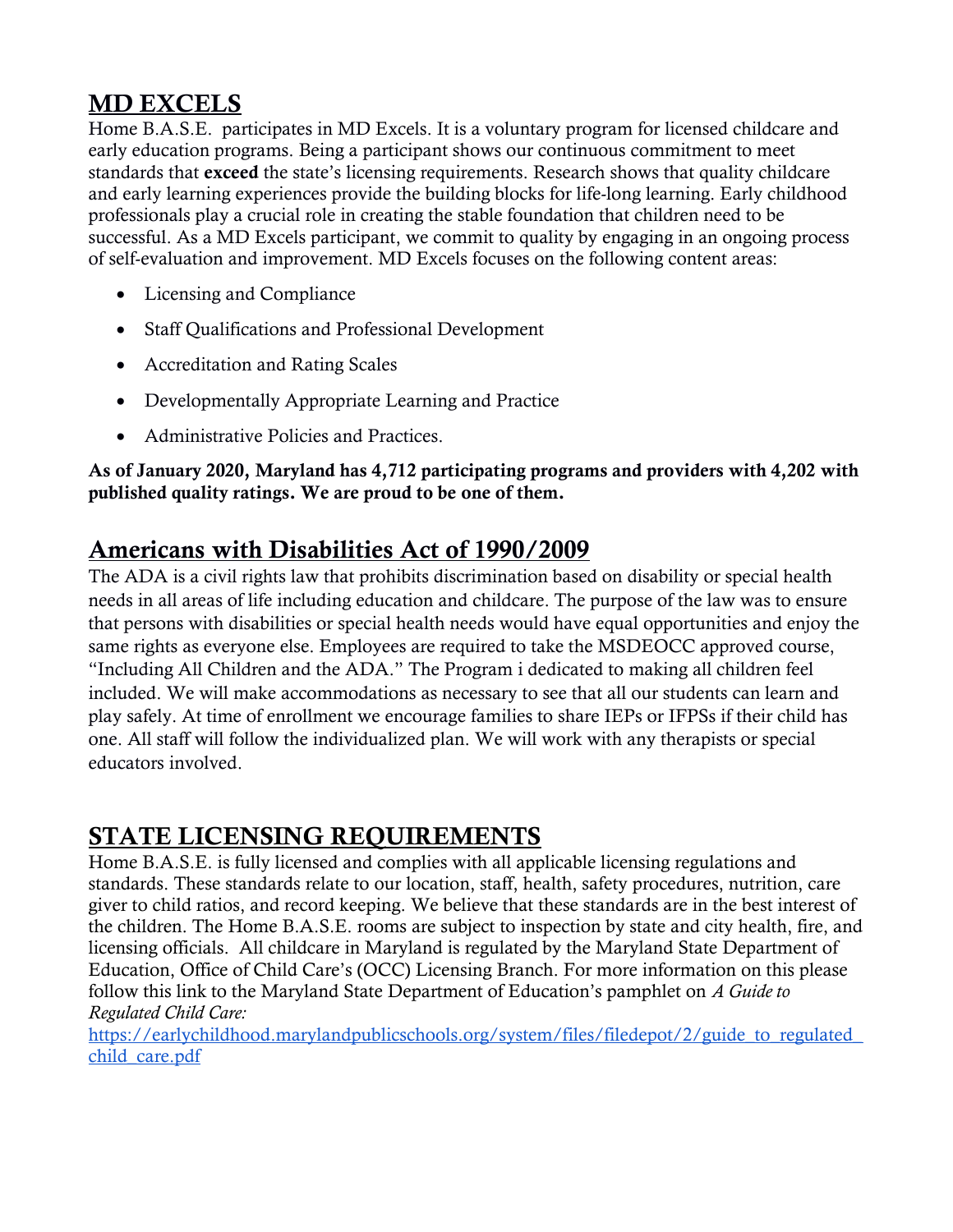#### TRAINING

We have a diverse staff with each member bringing something different to the team. Some of our staff hold degrees in Early Childhood Education and Special Education. Some have been working with children of all ages for many years. All staff participate in taking yearly Continuing Education classes and are expected to use what they know regarding Child Development to enable them to find strategies on how to improve the learning process. First and foremost, we focus on the whole child by addressing physical, emotional, social, and cognitive skills. Children are unique and learn in various ways and at different paces. Oftentimes a child may excel in one area and struggle in another. Teachers/Aides are expected to provide experiences that include all learning modalities and accommodate individual students. Activities should be age appropriate and balance both teacher-directed and child-lead lessons. It is our responsibility to help all students improve their social competence and build self-esteem. A young child's development has a direct effect on their overall development and on the adult they will become. Our staff is dedicated to investing in the young kids in our care to maximize their future well-being.

#### CHILD CARE SCHOLARSHIPS

We are pleased to announce our participation in the Maryland Child Care Scholarship Program. This Program provides financial assistance with childcare costs to eligible working families in Maryland. This program is managed through a centralized vendor – Child Care Subsidy Central (CSC Central.) For more information or to see if you qualify, go to this website: https://earlychildhood.marylandpublicschools.org/child-care-schloarship-program

#### COMMUNITY RESOURCES

The families we serve live in Northern Baltimore County. Nearby are several parks and nature centers. There are also many family friendly, child-centered museums and businesses not too far away. The state of Maryland offers many resources and opportunities for families with children with special needs or disabilities. There are also public and private agencies available to help families concerned with developmental delays or behavioral issues. We have developed a list of these resources. The document will be emailed to families at the beginning of the school year and hard copies are available in our Parent Information Booth. We encourage our families to take advantage of these resources.

#### SKILLS ASSESSMENT

At Home B.A.S.E. we do not assess, score, or report on academics. As a before and after school program we focus more on our children's Health, Physical Education, and Social Foundations. We provide a variety of activities and experiences that challenge our kids to act and react appropriately, take risks, problem solve, and socialize with others of different ages and abilities. The staff regularly interacts with the students of Home B.A.S.E. making observations and discussing right from wrong. Each student is seen as an individual. We work with each child to ensure that they are growing socially and can handle themselves in a variety of situations.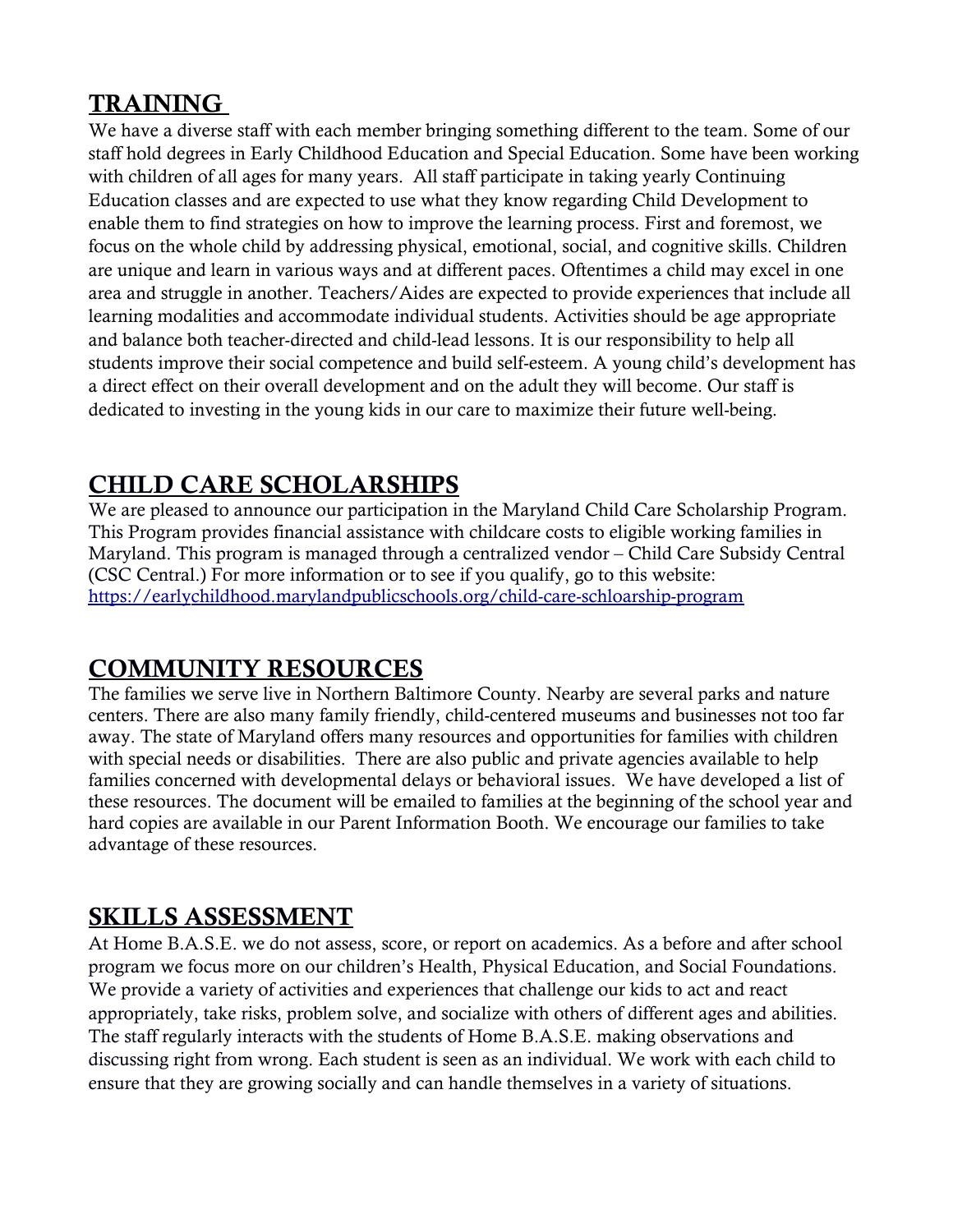#### BEHAVIOR/DISCIPLINE POLICY

The early years are an important time in a child's social and emotional development. Every moment is a challenge to act/react appropriately and make good choices. The word, "discipline" has, at it's root meaning, "instruction" or "training." This meaning rather than punishment is the foundation of our approach to behavior management. We accept that children will sometimes display their emotions or try to achieve their goals in unproductive or immature ways. It's natural and just a part of being a child. Much of a childs most valuable learning occurs during behavioral problem-solving.

At Home B.A.S.E. we believe in establishing consistent, easy to understand, age appropriate limits. Student behavior is guided by a manageable number of clearly stated "Dos." Our list of

"Dos" will help children see what appropariate behavior looks like. When clear expectations are present, children increasingly become more responsible and self-reliant. We believe in having adults present who respond to inappropriate behavior with insight, sensitivity, and skill. When improper behavior occurs, it's important for children to understand why the behavior was improper and how to modify it. We see misbehaviors as opportunities to teach children the social, emotional, and communication skills necessary to manage themselves, resolve conflicts, prevent bullying, and develop pro-social behaviors. Our staff views working with challenging behaviors as part of the job. Guidance is always positive, productive, and immediate. Discipline, when properly practiced, uses a multifaceted approach that teaches and reinforces desired behaviors.

We focus on:

Modeling – If adults can handle their emotions, so can children.

Encouragement – Be kind, helpful, and caring of each other. Treat others as you want to be treated.

Empathy – Look at something from a different perspective. Not everyone feels or reponds the same way.

Assertiveness – Be confident. We promote positive self-image, self-respect, and self-love. It's OK to set boundaries for yourself. We practice "using words" when pushed too far.

Composure – Staying calm and in control of yourself are lifelong skills we encourage.

Conflict Resolution – We empower children to "walk away" when situations escalate. Use the alone time to practice composure, positive self-talk, and think through your options.

Accountability - "No one is perfect." Making mistakes is human and we encourage children to be accounable when they make mistakes and hurt others.

Choices – Every day is full of decision making. Impulse control and delaying gratification are discussed openly. We help children see that it sometimes takes a while to achieve goals and that productive choices and perserverance pay off.

Discipline helps children learn and internalize lifelong skills of self-motivation, competency, and empathy. When a pattern of behavior persists that endangers self, others, or property or significantly disrupts our Program, we will work with the family to find solutions, up to and including referral for outside services or exclusion from the Program.